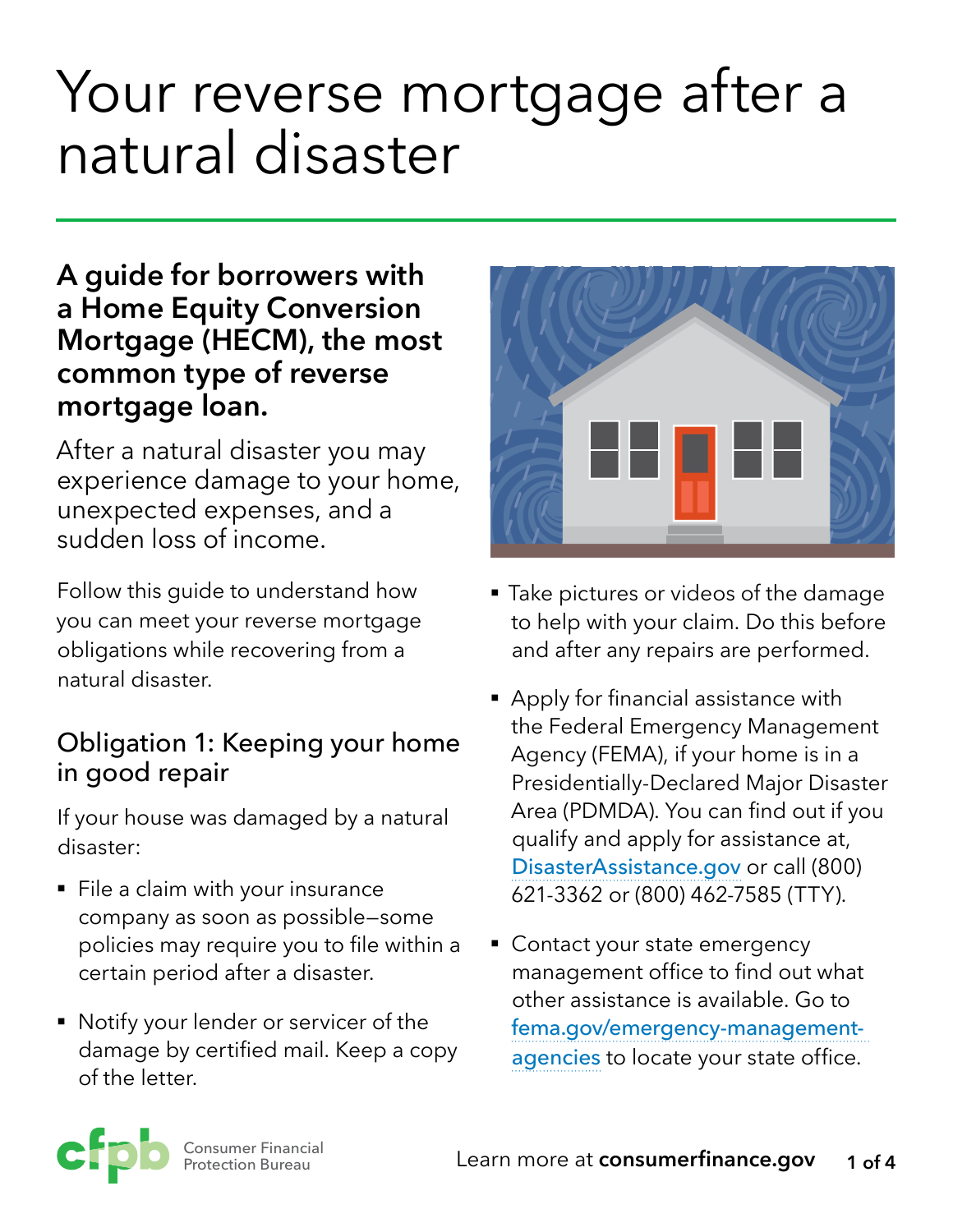#### Avoid home repair scams

- Beware of contractors going door-to-door. Do not feel pressured into making a decision right away.
- Get estimates from several contractors on what they think the repairs will cost.
- Make sure written contracts match any verbal promises made.
- **FEMA can provide additional** information on home repair scams and make referrals on where you can report instances of fraud.

#### Obligation 2: Occupy your home as your principal residence

If you cannot live in your home because it was damaged by a natural disaster:

- Send written notice to your lender or servicer that you plan to return when your home is repaired. Send your notice by certified mail.
- **Provide your lender or servicer up**to-date-contact information such as a forwarding address, email, and telephone number.

#### Obligation 3: Pay your property charges on time

If you cannot pay your property charges after a natural disaster:

- Check with your local tax authority to see if you can delay property tax filing deadlines, pay your taxes in installments, or waive penalty fees. If you enter into one of these options, let your servicer know.
- Reach out to Area Agencies on Aging (AAA) to find state and local assistance programs that may help you pay for missed property charges. To find the nearest AAA, call (800) 677-1116 or visit [eldercare.acl.gov](http://www.eldercare.acl.gov).
- If you miss a payment, contact your lender or servicer as soon as possible. Your lender or servicer may pay your property charges by using money from your monthly loan payout or line of credit.
- **•** If your loan is in default, ask your lender or servicer what options are available. See if your lender or servicer has special "hardship" options or repayment plan options for disaster victims.
- Ask your servicer for an "at-risk extension." This may help you delay a foreclosure if you are 80 years or older and are experiencing critical circumstances (such as long-term disability or terminal illness).

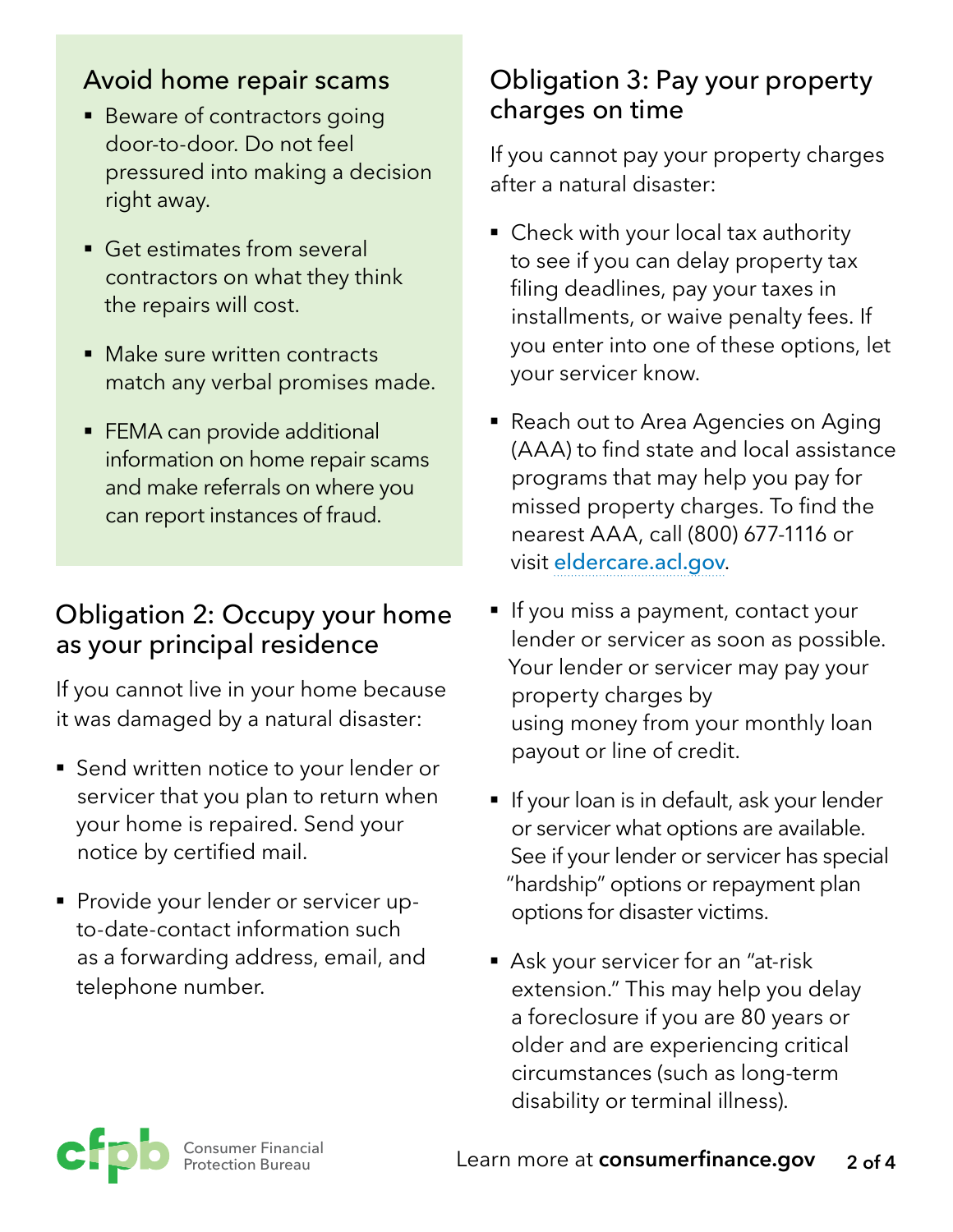#### How to deal with your insurance company

- **•** If your insurance policy covers the damage, your insurance company will issue a check to the lender as the payee or to you and the lender jointly. If you receive a joint check, contact your lender or servicer for instructions on where to forward it.
- **If the estimated cost of repairs** is greater than your insurance coverage, you can use money from your homeowners insurance and your own money to complete the necessary repairs or pay off the reverse mortgage loan.
- **If you are facing foreclosure**
- Take immediate action. Do not ignore it.
- Check with your lender or servicer to see if the U.S. Department of Housing and Urban Development (HUD) extended the foreclosure timeline for your area. Sometimes HUD requires foreclosure delays in Presidentially-Declared Major Disaster Areas.
- **•** If you cannot pay your remaining loan balance, work with your lender or servicer to avoid foreclosure. Consider seeking the advice of a housing counselor or attorney.
- **If your insurance company** denies coverage or does not pay you what you believe you are owed, ask the company to provide in writing the reasons for denial and if there is an appeals process.
- **•** If you believe your insurance company wrongfully denied you coverage, consider seeking the advice of an attorney or filing a claim with your state insurance department or commissioner.
- If HUD extended the foreclosure timeline in your area, try to bring your account up to date before the foreclosure resumes. You can find out when it resumes by checking HUD's website, contacting your lender or servicer, or calling a HUD-approved housing counseling agency.